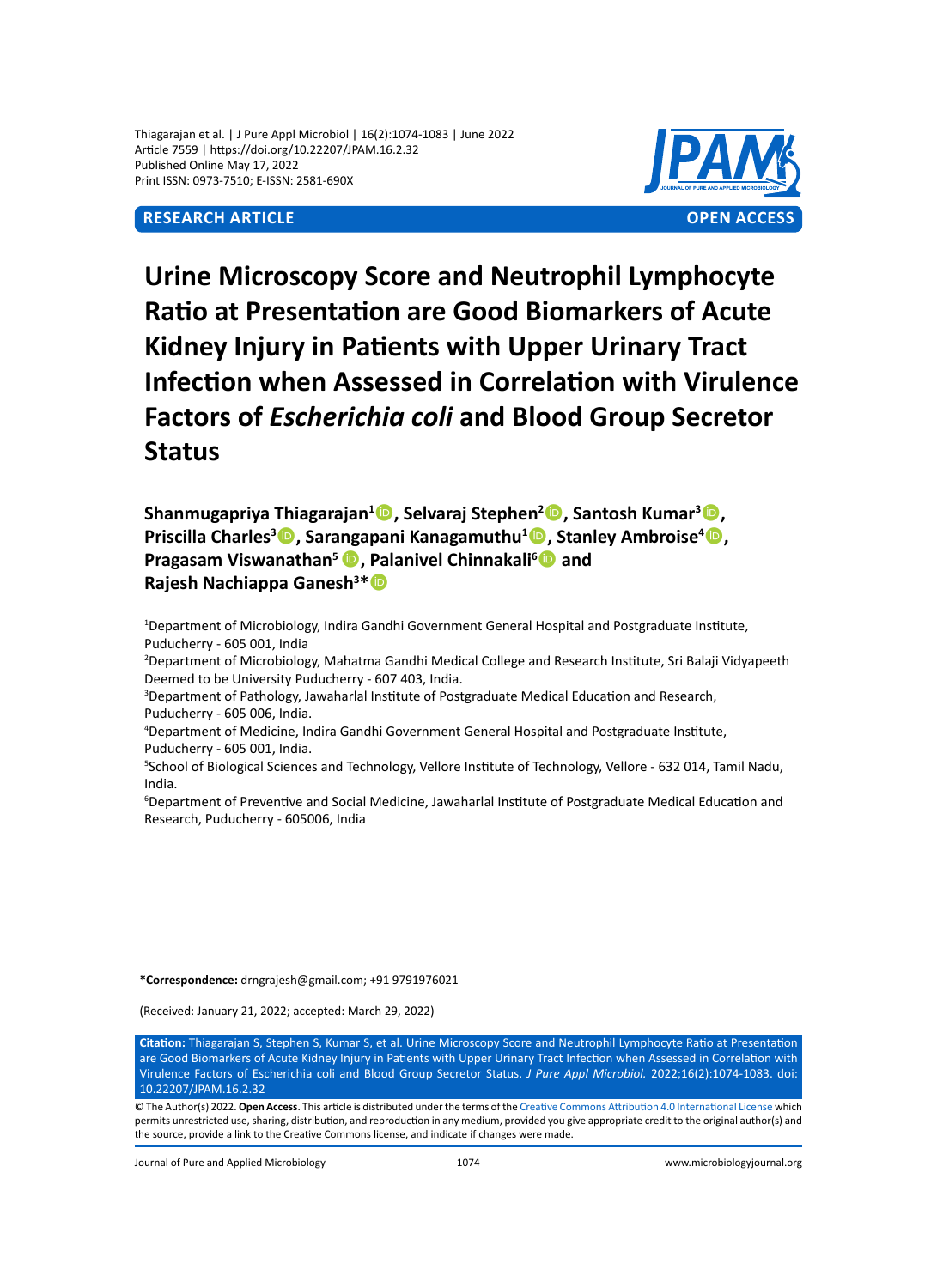# **Abstract**

**Acute kidney injury (AKI) is a leading cause of morbidity in urinary tract infection (UTI). We aimed to identify simple biomarkers and bacterial virulence factors associated with AKI in a setting of upper UTI due to uropathogenic** *Escherichia coli* **(UPEC). We designed a cross-sectional study to analyse biomarkers of AKI in upper UTI patients. A total of 2758 patients presenting to a tertiary care center with symptoms of upper UTI were assessed for the presence of diabetes mellitus, AKI, blood group non-secretors, urine microscopy and hemogram. 300 patients with UPEC in bacterial culture were studied for bacterial virulence factors by phenotypic and genotypic methods and the patients were followed up for a minimum period of two weeks. Patients with diabetes mellitus, non-secretors, Urine microscopy (UM) score > 2 and higher (> 3.9) neutrophil-lymphocyte ratio (NLR) at initial presentation, were found to be significantly associated with AKI at presentation and predicted AKI at 7th and 14th day follow up. They were also significantly associated with need and increased duration of hospitalization. There was no association of virulence factors of UPEC with diabetes mellitus, AKI or need for hospitalization. However, virulence factors had a significant association (p<0.001)with nonsecretors. UM score and NLR are simple tools to identify AKI at presentation and predict AKI during follow-up and the need for hospitalization. Patients with diabetes mellitus and non-secretors are also at higher risk of AKI. Non-secretors are significantly associated with both phenotypic and genotypic expression of virulence factors of UPEC.**

**Keywords:** Acute Kidney Injury, Neutrophil lymphocyte ratio, Urine microscopy score, non-secretors, Virulence factors of Uropathogenic *Escherichia coli*

#### **Introduction**

Kidney disease international guidelines organization (KDIGO 2012) defined AKI based on "the elevation of serum creatinine and reduction in urine output".<sup>1</sup> Serial measurements of both have several limitations in the diagnosis of AKI and can lead to a significant delay in diagnosis of renal parenchymal injury. Upper UTI remains a major intrinsic cause of AKI. Unlike lower UTI, which presents early, lack of specific symptoms precludes the early diagnosis of upper UTI unless there is a high index of clinical suspicion. $2$ 

Early diagnosis of AKI remains the cornerstone to prevent the severity of the disease. Urine microscopy is a valuable non-invasive and highly sensitive biomarker for early prediction of AKI, but it is also one of the most under-utilized ones.3

Urine microscopy is a rapid bedside screening test and as well can be used to assess the severity of renal parenchymal involvement. In order to standardise the interpretation, Perazella had proposed a structured scoring system and found it to be useful in several of his studies in the assessment of AKI due to various causes.<sup>4,5</sup>

Another important minimally invasive and low-cost screening tool with significant

utility in the diagnosis of AKI is the neutrophillymphocyte ratio (NLR). However, hemograms are repeated several times in a patient presenting with fever and symptoms of acute infection. Hence, a clear definition for the assessment of NLR value at a particular time point is critical to avoid confounders in its utility as a biomarker.<sup>6</sup>

AKI due to upper UTI, is significantly affected by the virulence of bacteria as well as the anti-bacterial resistance.<sup>7</sup> There are several virulence factors in UPEC which are attributed to the pathogenesis and impact the disease severity such as adhesion factors, toxin production etc.

UPEC strains exhibit both structural (as fimbriae, pili, curli, flagella) and secreted (toxins, iron-acquisition systems) virulence factors that facilitate invasion of the urothelium of patients and contribute to the disease.

Non-secretors are at a higher risk for bacterial adhesion and their association with virulence factors of UPEC is not well studied. Also, the majority of the studies utilize FUT2 gene polymorphisms for the study of secretor status and not the phenotypic expression. Gene polymorphisms vary in different demographics, leading to challenges in assessing the relation of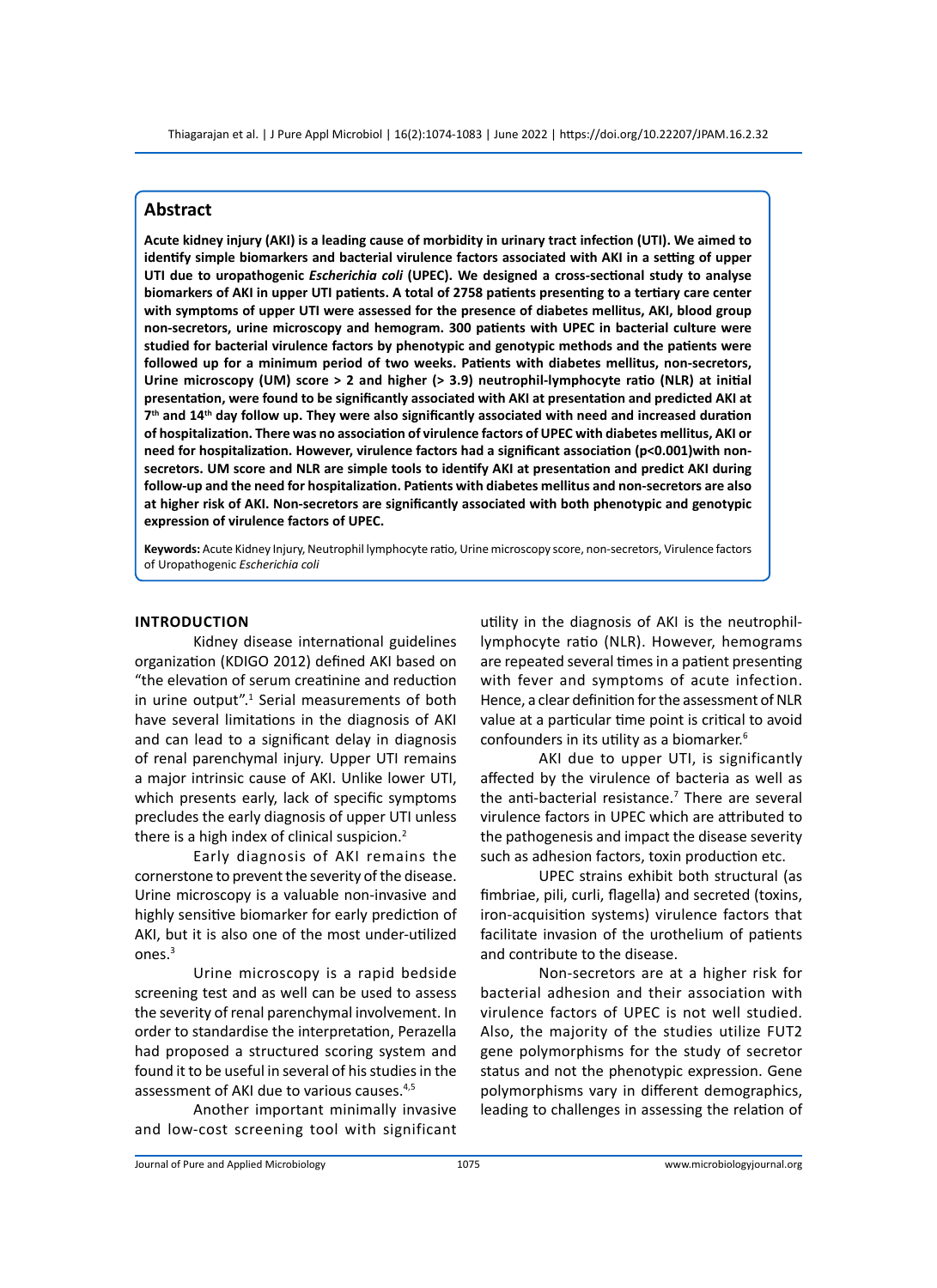secretor status with bacterial virulence factors or disease manifestations.<sup>8</sup>

In addition, inflammatory response to UTI may worsen pre-existing renal insufficiency.<sup>9</sup> The study was designed to assess AKI in patients with upper UTI and association with bacterial virulence factors, secretor status and biomarkers such as NLR and UM score.

# **Methodology**

The study setting was cross-sectional analytical in adults (>13 years), who presented with upper UTI in the Departments of Medicine and Urology in a referral hospital. It was a prospective study with evaluation of the patient at three-time intervals, at initial presentation,  $7<sup>th</sup>$  and 14<sup>th</sup> day of follow up. The patients were enrolled in the study from June 2017 to June 2019, after informed ethical consent. All patients in the study were followed up for a minimum period of 14 days with the assessment of serum creatinine, urine output, blood glucose, complete hemogram and duration of hospital stay.

Upper UTI was defined based on "clinical symptoms viz., loin to groin pain and fever with rigors, in combination with or without lower urinary tract symptoms". Lower UTI was defined based on "increased frequency, urgency, dysuria, and suprapubic pain".<sup>1</sup> Those patients who had previously known renal diseases and contracted kidney on ultrasound examination suggesting end-stage renal disease (ESRD), were excluded to minimize confounders.

In our study population, very sick patients with bacteremia and features of sepsis (estimated by qSOFA score), hypertensives, known renal diseases and chronic kidney disease were excluded and we did not have patients with ICU admissions, multi-organ failure, renal replacement therapy or dialysis.

Midstream urine specimen was collected and the specimen was processed for microscopy and urine culture.<sup>6</sup>

# **Urine Microscopy Semi-quantitative scoring system (UM)**

Sediment from centrifuged urine was transferred to the glass slide, cover-slipped and assessed at 40x magnification for the research of blood cells, renal tubular epithelial cells (RTEC), granular and hyaline casts. The number of RTEC and granular casts were scored as per Perazella scoring system<sup>4</sup> and a score of > 2 was taken as a cut-off for predicting AKI.

# **Phenotypic characterisation of Virulence factors of UPEC**

UPEC has various virulence factors playing a significant role in the pathogenesis of UTI. Hemolysin production was identified by clearing the medium by hemolytic colonies in 5% sheep blood agar.<sup>10</sup> Type 1 and P fimbrial antigen was assessed by Mannose-sensitive and Mannoseresistant hemagglutination respectively by slide method.<sup>10</sup> Serum resistance was assessed by reduction in the viable count of bacteria which was incubated over a period of time by serum bactericidal activity.<sup>11</sup> Biofilm production was identified by Crystal violet colorimetric method using ELISA reader.<sup>10</sup>

## **Diabetic assessment**

Chemiluminescence assay was used to analyse creatinine and sugar levels in serum from fasting as well as 2 hours post-prandial state for identifying patients with diabetes mellitus and AKI. Complete blood count and peripheral smear examination were performed using fully automated analyser (Beckman Coulter) followed by Leishman stain, and NLR was calculated from absolute counts.

# **Secretor status assessment by the adsorptioninhibition method**

Adsorption-inhibition method was utilized to assess the secretor status of patients in saliva specimens, as enlisted in our previous publication.<sup>12</sup> Secretor status assessment was repeated twice and concordant results were taken for assessment.

## **DNA Extraction**

Overnight growth of bacterial culture was processed in Luria Bertani broth. Manufacturer protocol was used for DNA isolation using a Qiagen isolation kit (QIAmp UCP Pathogen Mini kit No. 50214). Quantification of isolated DNA was performed using a Qubit 3.0 fluorometer with internal controls.

## **Real-Time Thermal Cycler**

Genes coding for virulence factors of *E. coli* viz., type 1 fimbriae (*fimH*), P fimbriae (*papA*), serum resistance (*iss*), hemolysin (*hlyA*), cytotoxic necrotising factor (*cnf1*), curli fimbriae (*csgA*) and biofilm (*iutA*), were identified using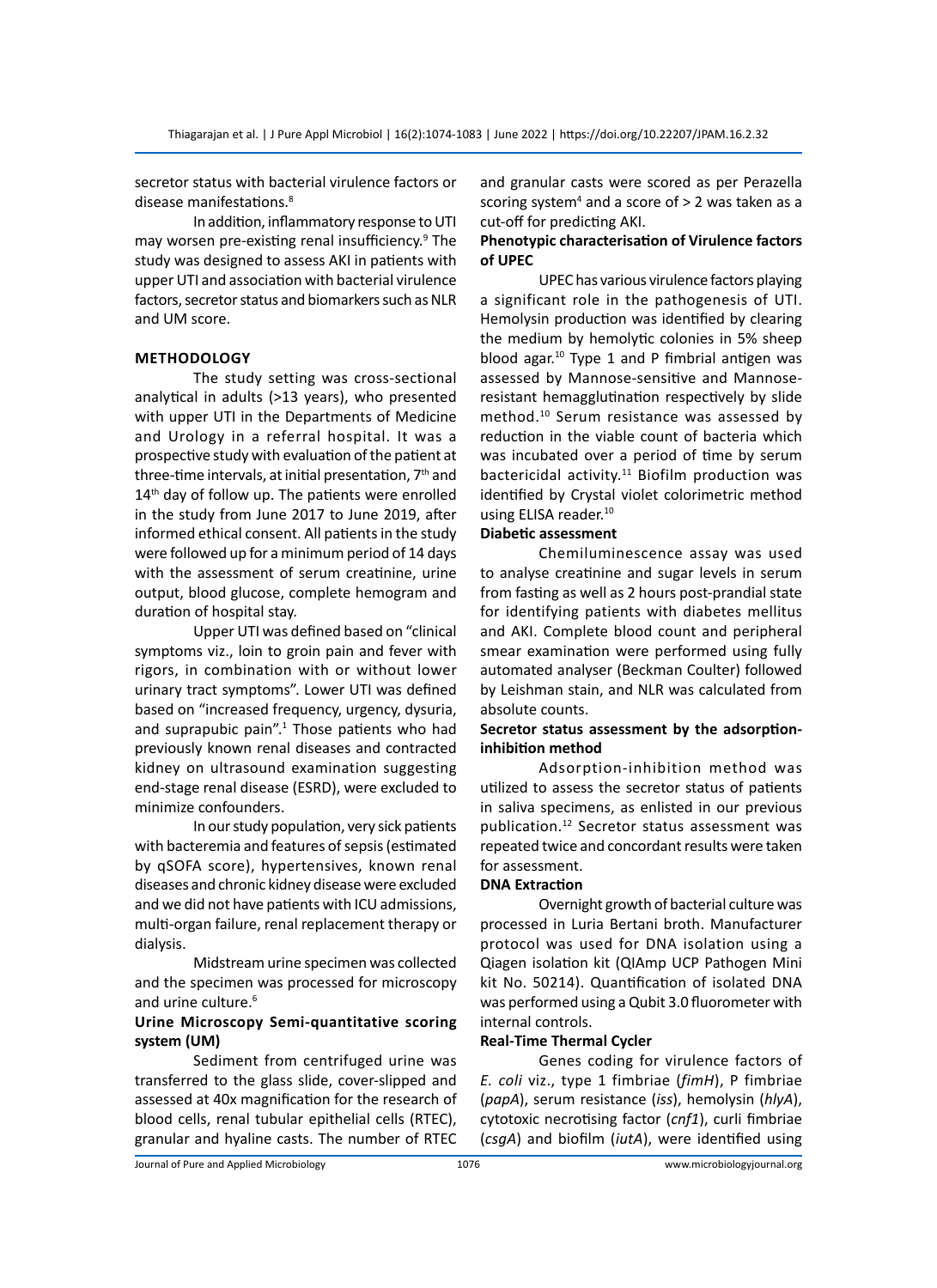TaqMan probes designed by Helini Biomolecules, India, based on sequences from NCBI (Table 1), following the methodology as detailed in our earlier publication.<sup>7</sup> Real-time thermal cycler from ABI QS3 was utilized with in-built blanks (negative controls) and positive commercial controls for every run. Concordance with a mean ct value of three thermal cycler runs was used to identify virulence genes.

## **Statistical Tests**

Pearson's Chi-square test was used to

test the hypothesis on the association between categorical variables, diabetes mellitus and secretor status with AKI at various time intervals, the requirement for various durations of hospital stay and genotypic and phenotypic virulence factors of UPEC. Pearson's Chi-square test was also used to test the hypothesis on the association of biomarker UM score as a categorical variable with AKI at various time intervals. The association of NLR as a continuous variable with AKI at presentation was studied using the two-sample

| No. | Gene       | Primer  |                                  |
|-----|------------|---------|----------------------------------|
| 1.  | fimH       | Forward | TTTTGCGACAGACCAACAAC             |
|     |            | Reverse | GGTGACATCACGAGCAGAAA             |
|     |            | probe   | AATAATGATGTGGTGGTGCCCACTG        |
| 2.  | papA       | Forward | CAGATATCTCTGGTGTGTTCAGT          |
|     |            | Reverse | GGAATAGTTGGAGCAGCATTTAC          |
|     |            | probe   | <b>TTATTGCCGGTGCGGTAGCTATGG</b>  |
| 3.  | <b>Iss</b> | Forward | CCGACAGCAGTAACACCAAA             |
|     |            | Reverse | ACCGAGCAATCCATTTACGA             |
|     |            | probe   | CACTCATCATTTCTTCGTTTCGGGAA       |
| 4.  | hlyA       | Forward | AGAAACTCATTGGCCTCACC             |
|     |            | Reverse | <b>GTACACTGCCTGCCTTTCCT</b>      |
|     |            | probe   | AAAGCGGGTAATAAATTAGGCGGCA        |
| 5.  | cnf1       | Forward | <b>TTCTCTGGACTCGAGGTGGT</b>      |
|     |            | Reverse | <b>TGCGGTAATTTTGGGTTTGT</b>      |
|     |            | probe   | <b>CCTATTCTGCAGTGACCGGATCTCC</b> |
| 6.  | csqA       | Forward | <b>GCAGCAATCGTATTCTCTGGTAG</b>   |
|     |            | Reverse | <b>TATTACCGCCACCACCGT</b>        |
|     |            | probe   | <b>TGGCAGGTGTTGTTCCTCAGTACG</b>  |
| 7.  | iutA       | Forward | ATTCAGGGCGGCAAAGAG               |
|     |            | Reverse | GGCTGTCGGTACGTGAAGAG             |
|     |            | probe   | ACTACGGTATGAATGTGCGTGGCC         |

|  |  | Table 1. Primer and Probe sequence of genes for Real Time PCR |  |  |  |  |
|--|--|---------------------------------------------------------------|--|--|--|--|
|--|--|---------------------------------------------------------------|--|--|--|--|

| Table 2. Association of diabetic and secretor status of the patient with AKI at presentation and at 14 days follow up |  |  |  |
|-----------------------------------------------------------------------------------------------------------------------|--|--|--|
|-----------------------------------------------------------------------------------------------------------------------|--|--|--|

| <b>Diabetes</b><br>mellitus       | AKI at presentation             |                               | Pearson Chi <sup>2</sup><br>P-value | AKI at 14 days follow up            | Pearson Chi <sup>2</sup><br>P-value |         |
|-----------------------------------|---------------------------------|-------------------------------|-------------------------------------|-------------------------------------|-------------------------------------|---------|
|                                   | Absent                          | Present                       |                                     | Absent                              | Present                             |         |
| Absent<br>Present<br>Total        | 140(73%)<br>61(55%)<br>201(67%) | 49(26%)<br>50(45%)<br>99(33%) | < 0.001                             | 162(85.7%)<br>78(70.3%)<br>240(80%) | 27(14.3%)<br>33(29.7%)<br>60(20%)   | < 0.001 |
| Secretor<br>status<br>Nonsecretor | Absent<br>104(56.8%)            | Present<br>79(43.17)          |                                     | Absent<br>137(74.9)                 | Present<br>46(25.1)                 |         |
| Secretor<br>Total                 | 97(82.9%)<br>201(67%)           | 20(17.09)<br>99(33%)          | < 0.001                             | 103(88.03)<br>240(80%)              | 14(11.97)<br>60(20%)                | 0.005   |

Journal of Pure and Applied Microbiology 1077 www.microbiologyjournal.org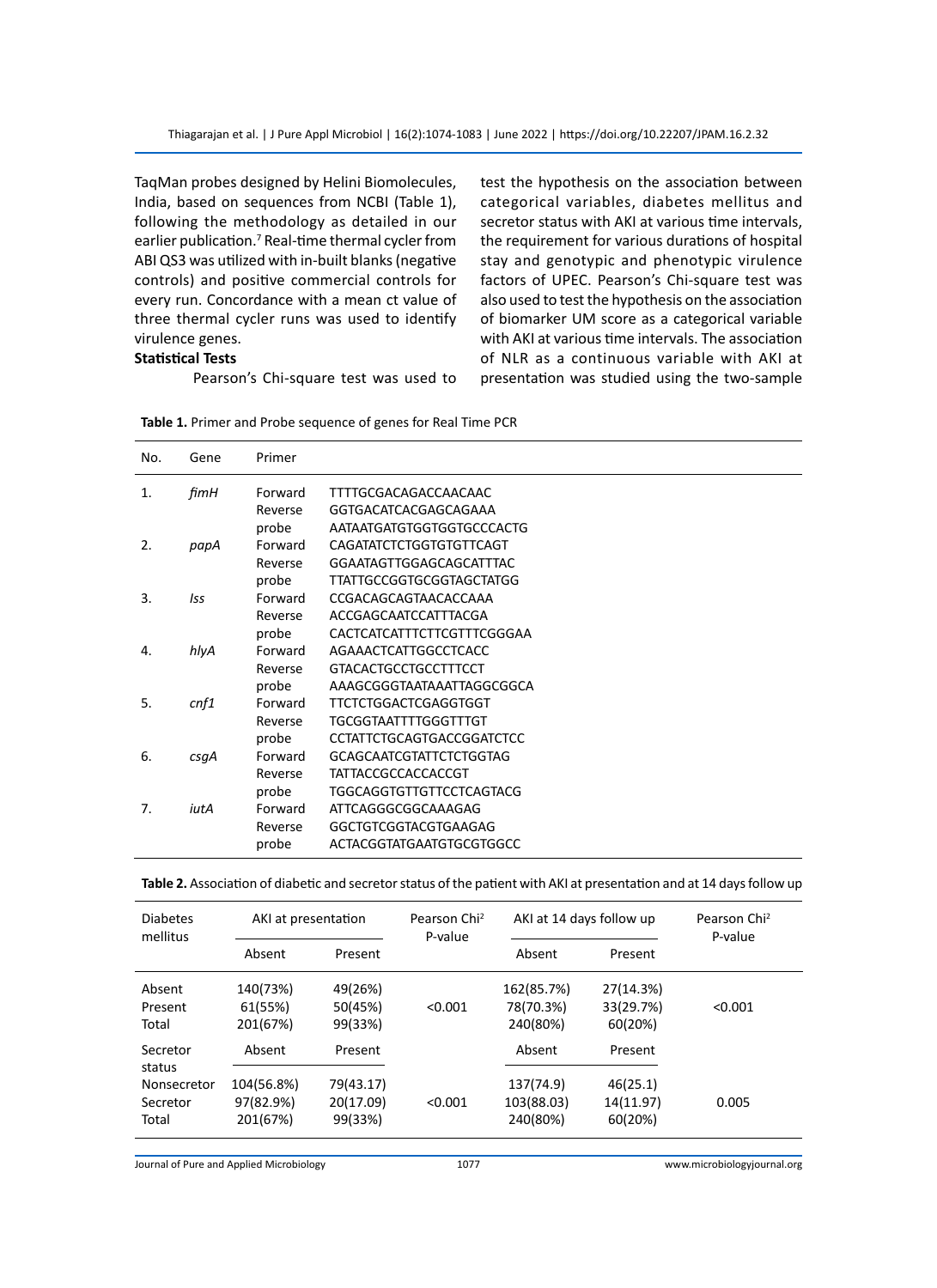Thiagarajan et al. | J Pure Appl Microbiol | 16(2):1074-1083 | June 2022 | https://doi.org/10.22207/JPAM.16.2.32

| Diabetic Status                                     | Outpatient care<br>$(0 \text{ days})$ | Hospital stay<br>$(1-5$ days)         | Hospital stay<br>$(>5$ days)        | Pearson Chi <sup>2</sup><br>P-value |  |
|-----------------------------------------------------|---------------------------------------|---------------------------------------|-------------------------------------|-------------------------------------|--|
| Non-Diabetic<br><b>Diabetic</b><br>Total            | 37(19.6%)<br>17(15.3%)<br>54(18%)     | 112(59.3%)<br>37(33.3%)<br>149(49.7%) | 40(21.1%)<br>57(51.4%)<br>97(32.3%) | < 0.001                             |  |
| Secretor status<br>Nonsecretor<br>Secretor<br>Total | 29(15.8%)<br>25(21.4%)<br>54(18%)     | 81(44.3%)<br>68(58.1%)<br>149(49.7%)  | 73(39.9%)<br>24(20.5%)<br>97(32.3%) | 0.002                               |  |

**Table 3.** Association of diabetic and secretor status of the patient with need and duration of hospital stay

**Table 4.** Expression of Virulence factors and presence of genes in *E.coli* isolates of patients

| Virulence<br>Factors | Absent     | Present    | Virulence<br>genes | Absent     | Present    |  |
|----------------------|------------|------------|--------------------|------------|------------|--|
| Hemolysin            | 222(74%)   | 78(26%)    | hlyA               | 216(72%)   | 84(28%)    |  |
| <b>MSHA</b>          | 237(79%)   | 63(21%)    | fimH               | 238(79.3%) | 63(20.7%)  |  |
| <b>MRHA</b>          | 167(55.7%) | 133(44.3%) | papA               | 174(58%)   | 126(42%)   |  |
| Serum resistance     | 58(19.3%)  | 242(80.7%) | Iss                | 234(78%)   | 66(22%)    |  |
| Biofilm production   | 104(34.7%) | 196(65.3%) | iutA               | 170(56.7%) | 130(43.3%) |  |
|                      |            |            | csgA               | 81(27%)    | 219(73%)   |  |
|                      |            |            | cnf1               | 181(60.3%) | 119(39.7%) |  |

Note: MSHA- Mannose sensitive hemagglutination; MRHA- Mannose resistant hemagglutination.

| <b>Secretor Status</b> | Hemolysin                 |               | Pearson Chi <sup>2</sup><br>P-value |  |
|------------------------|---------------------------|---------------|-------------------------------------|--|
|                        | Absent N (%)              | Present N (%) |                                     |  |
| Non-Secretor           | 116 (63.4%)               | 67 (36.6%)    | Pearson Chi <sup>2</sup> = 27.46    |  |
| Secretor               | 106 (90.6%)               | 11 (9.4%)     | P < 0.001                           |  |
| Total                  | 222                       | 78            |                                     |  |
|                        | <b>MSHA</b>               |               |                                     |  |
| Non-Secretor           | 135 (73.8%)               | 48 (26.2%)    | Pearson Chi <sup>2</sup> = $7.73$   |  |
| Secretor               | 102 (87.2%)               | 15 (12.8%)    | $P = 0.005$                         |  |
| Total                  | 237                       | 63            |                                     |  |
|                        | <b>MRHA</b>               |               |                                     |  |
| Non-Secretor           | 74 (40.4%)                | 109 (59.6%)   | Pearson Chi <sup>2</sup> = 44.09    |  |
| Secretor               | 93 (79.5%)                | 24 (20.5%)    | P < 0.001                           |  |
| Total                  | 167                       | 133           |                                     |  |
|                        | Serum resistance          |               |                                     |  |
| Non-Secretor           | 34 (18.6%)                | 149 (81.4%)   | Pearson Chi <sup>2</sup> = $0.21$   |  |
| Secretor               | 24 (20.5%)                | 93 (79.5%)    | $P = 0.899$                         |  |
| Total                  | 58                        | 242           |                                     |  |
|                        | <b>Biofilm production</b> |               |                                     |  |
| Non-Secretor           | 46 (25.1%)                | 137 (74.9%)   | Pearson Chi <sup>2</sup> = $18.81$  |  |
| Secretor               | 58 (49.6%)                | 59 (50.4%)    | P < 0.001                           |  |
| Total                  | 104                       | 196           |                                     |  |

**Table 5.** Correlation of Secretor status with phenotyping of virulence factors *E.coli* in UTI

Note: MSHA- Mannose sensitive hemagglutination; MRHA- Mannose resistant hemagglutination.

Journal of Pure and Applied Microbiology 1078 www.microbiologyjournal.org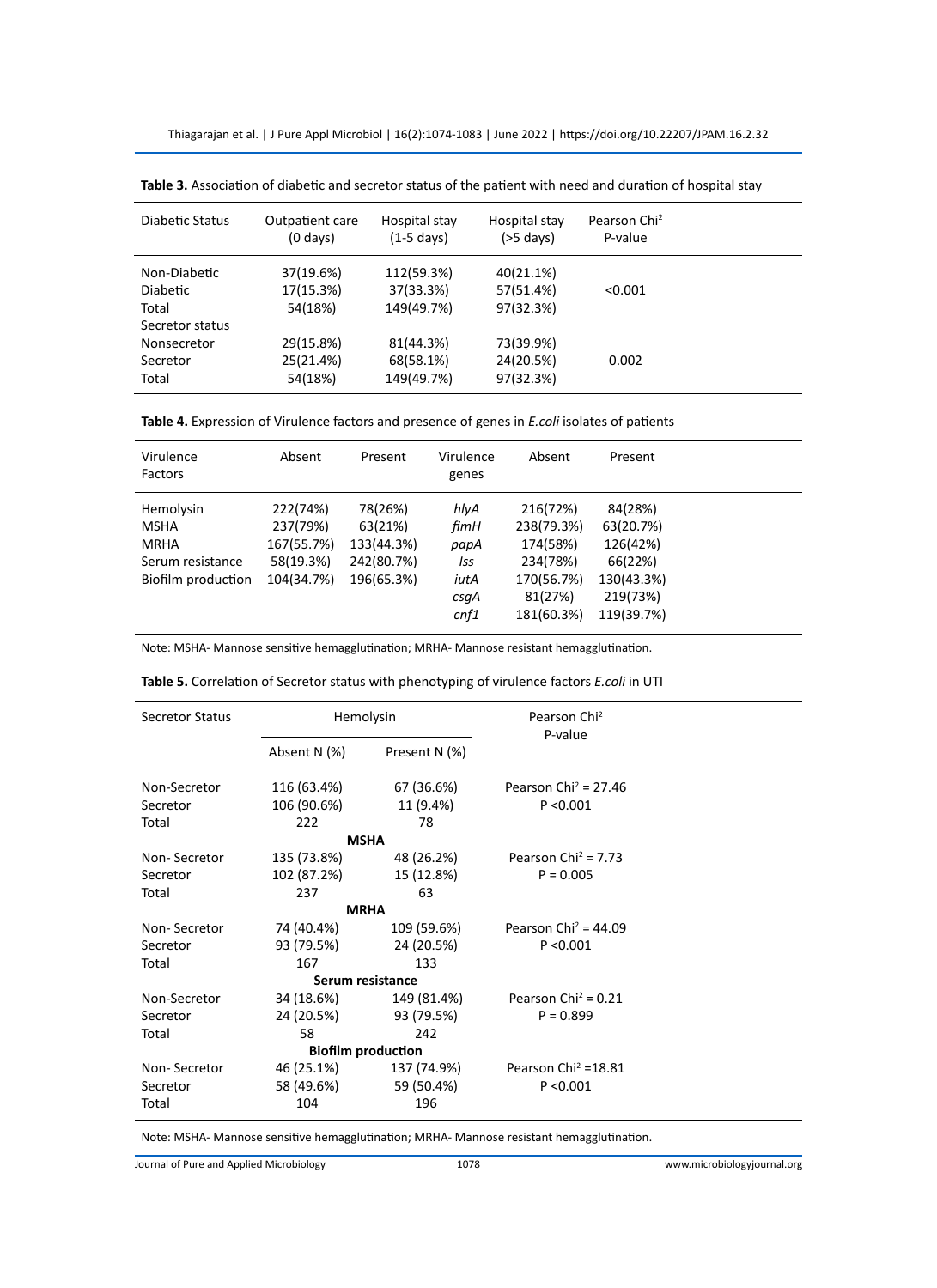| <b>Secretor Status</b> |              | hlyA gene        | Pearson Chi <sup>2</sup><br>P-value |  |
|------------------------|--------------|------------------|-------------------------------------|--|
|                        | Absent N (%) | Present N (%)    |                                     |  |
| Non-Secretor           | 108 (59%)    | 75(41%)          | Pearson Chi <sup>2</sup> = 39.23    |  |
| Secretor               | 108 (92.3%)  | 9(7.7%)          | P < 0.001                           |  |
| Total                  | 216          | 84               |                                     |  |
|                        |              | cnf1 gene        |                                     |  |
| Non-Secretor           | 93 (50.8%)   | 90 (49.2%)       | Pearson Chi <sup>2</sup> = $17.74$  |  |
| Secretor               | 88 (75.2%)   | 29 (24.8%)       | P < 0.001                           |  |
| Total                  | 181 (60.3%)  | 119(39.7%)       |                                     |  |
|                        |              | iss gene         |                                     |  |
| Non-Secretor           | 134 (73.2%)  | 49 (26.8%)       | Pearson Chi <sup>2</sup> = $6.23$   |  |
| Secretor               | 100 (85.5%)  | 17(14.5%)        | $P = 0.013$                         |  |
| Total                  | 234 (78%)    | 66(22%)          |                                     |  |
|                        |              | fimH gene        |                                     |  |
| Non-Secretor           | 135 (73.8%)  | 48(26.2%)        | Pearson Chi <sup>2</sup> = 8.8      |  |
| Secretor               | 103 (88%)    | 14(12%)          | $P = 0.003$                         |  |
| Total                  | 238(79.3%)   | 62(20.7%)        |                                     |  |
|                        |              | papA gene        |                                     |  |
| Non-Secretor           | 76 (41.5%)   | 107 (58.5%)      | Pearson Chi <sup>2</sup> = 52.25    |  |
| Secretor               | 98 (83.8%)   | 19 (16.2%)       | P < 0.001                           |  |
| Total                  | 174 (58%)    | 126(42%)         |                                     |  |
|                        |              | <i>iutA</i> gene |                                     |  |
| Non-Secretor           | 87 (47.5%)   | 94 (51.3%)       | Pearson Chi <sup>2</sup> = $16.49$  |  |
| Secretor               | 83 (71%)     | 34(29%)          | $P = 0.0698$                        |  |
| Total                  | 170 (56.67%) | 128(42.67%)      |                                     |  |
|                        |              | csgA gene        |                                     |  |
| Non-Secretor           | 44 (24%)     | 139 (76%)        | Pearson Chi <sup>2</sup> = $2.08$   |  |
| Secretor               | 37 (31.6%)   | 80(68.4%)        | $P = 0.149$                         |  |
| Total                  | 81 (27%)     | 219(73%)         |                                     |  |

Thiagarajan et al. | J Pure Appl Microbiol | 16(2):1074-1083 | June 2022 | https://doi.org/10.22207/JPAM.16.2.32

**Table 6.** Correlation of Secretor status with genotyping of virulence genes of *E coli* in UTI patients

t-test. The ability of NLR to predict the varying duration of hospital stay was studied using oneway ANOVA.

### **Results**

A total of 2758 patients were recruited in the study, fulfilling inclusion and exclusion criteria and there was a significant male predominance (1711 men). Of the 2758 patients, 529 (19.2%) patients had significant bacteriuria, of whom 427 (80.7%) had infection with gram-negative bacilli of which *E. coli* was the predominant organism (56.7%).

Detailed patient demographics and clinical presentation of the patient is cited in our earlier publication, studying the antibiotic resistance in the same subset.<sup>7</sup> Patients in the study (n=300) had upper UTI due to E.coli, as

defined by clinical symptoms and among them, 99 patients (33%) had AKI at initial presentation, as per KDIGO guidelines. At the end of 14 days follow-up, 60 patients (20%) had persistent AKI. Most of the patients were women (57.4%) in the age group of 26-65 years (64.7%). The majority of them were non-secretors (61%) and did not have diabetes mellitus (63%). 77.5% of the diabetic patients were non-secretors and this association was significant (*p <* 0.000). Patients with diabetes and non-secretors had a significant association with AKI at presentation as well as at 14 days follow-up (*p <* 0.001). (Table 2 and 4) Both diabetics and non-secretors had a higher average duration of hospitalization (> 5 days) (Table 3).

Virulence studies show higher expression of serum resistance 80.7% followed by biofilm production 65.3%, MRHA 44.3%, hemolysin 26%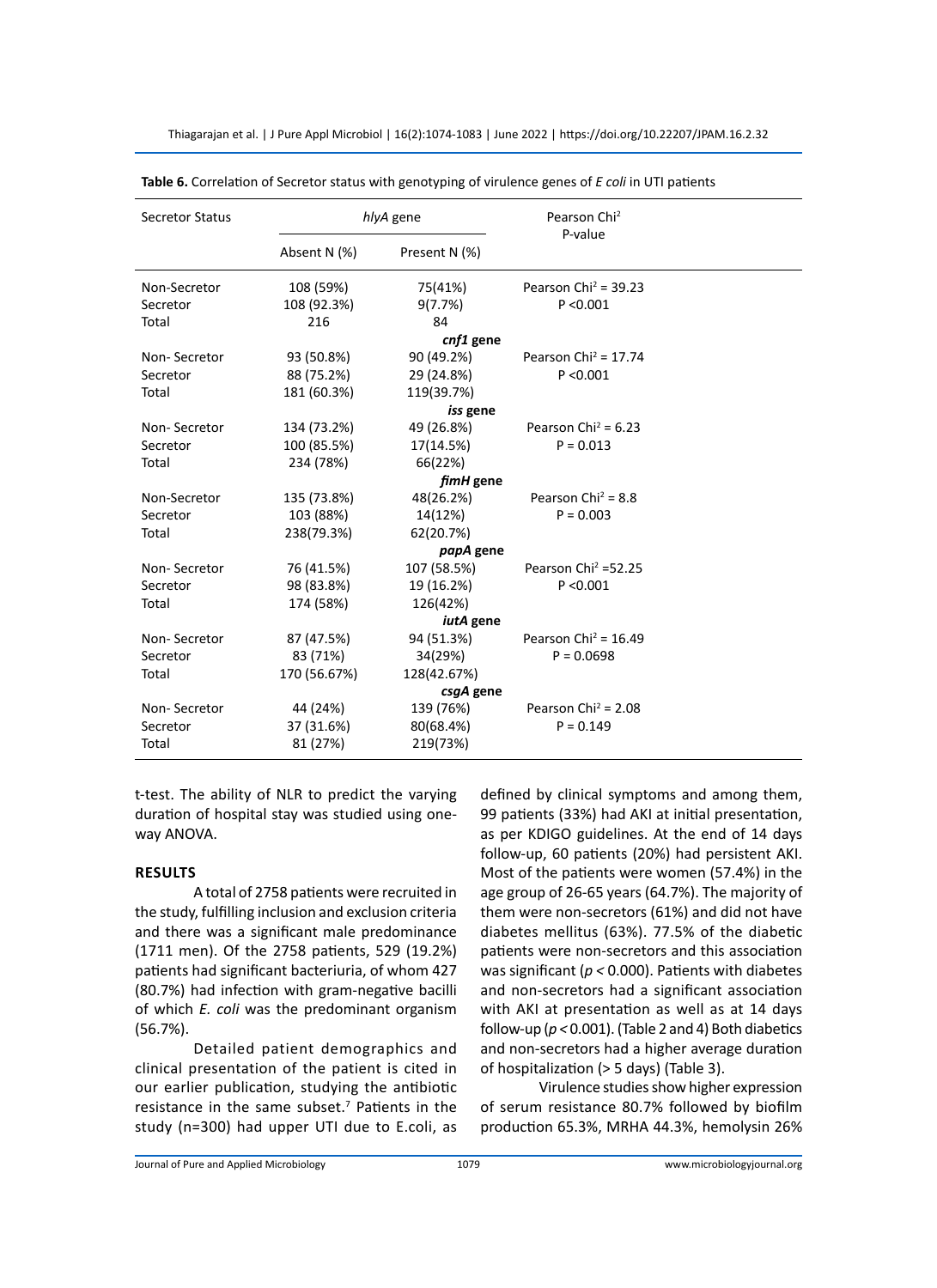Thiagarajan et al. | J Pure Appl Microbiol | 16(2):1074-1083 | June 2022 | https://doi.org/10.22207/JPAM.16.2.32

| UM<br>score          | AKI at presentation                                 |                                           | P-value                                        |                                                 | AKI at 14 days                              | Pearson Chi <sup>2</sup><br>P-value |  |
|----------------------|-----------------------------------------------------|-------------------------------------------|------------------------------------------------|-------------------------------------------------|---------------------------------------------|-------------------------------------|--|
|                      | Absent                                              | Present                                   |                                                | Absent                                          | Present                                     |                                     |  |
| 1<br>2<br>3<br>Total | 201(91%)<br>$0(0\%)$<br>$0(0\%)$<br>201(67%)        | 20(9%)<br>54(100%)<br>25(100%)<br>99(33%) | < 0.001                                        | 217(98.2%)<br>23(42.6%)<br>$0(0\%)$<br>240(80%) | 4(1.8%)<br>31(57.4%)<br>25(100%)<br>60(20%) | < 0.001                             |  |
| UM.<br>Score         | Hospital stay in days<br>Outpatient care<br>$1 - 5$ |                                           |                                                | >5 days                                         |                                             | Pearson Chi <sup>2</sup><br>P value |  |
| 1<br>2<br>3<br>Total | 46(20.8%)<br>8(14.8%)<br>$0(0\%)$<br>54(18%)        |                                           | 135(61.1%)<br>13(24.1%)<br>1(4%)<br>149(49.7%) | 40(18.1%)<br>33(61.1%)<br>24(96%)<br>97(32.3%)  |                                             | < 0.001                             |  |

| Table 7. Association of Urine Microscopy Score with AKI at presentation, at 14 days and with duration of hospital stay |  |
|------------------------------------------------------------------------------------------------------------------------|--|
|------------------------------------------------------------------------------------------------------------------------|--|

**Table 8.** Receiver operating curve (ROC) values for Urine Microscopy Score

|                          | Cut-off<br>threshold (%) | Sensitivity<br>$(\%)$ | Specificity |  |
|--------------------------|--------------------------|-----------------------|-------------|--|
| AKI at presentation      | $\geq$ 2                 | 79.80                 | 100         |  |
| AKI at 7 days            | $\geq 2$                 | 88.24                 | 98.14       |  |
| AKI at 14 days follow up | $\geq$ 2                 | 93.33                 | 90.42       |  |

**Table 9.** Association of Neutrophil lymphocyte ratio with AKI at presentation, at 14 days and with duration of hospital stay

| AKI at<br>presentation                      | Neutrophil<br>lymphocyte<br>ratio |                         | P-value | AKI at<br>14 days                           |                | Neutrophil<br>lymphocyte<br>ratio | Two sample<br>t-test P-value |
|---------------------------------------------|-----------------------------------|-------------------------|---------|---------------------------------------------|----------------|-----------------------------------|------------------------------|
|                                             | Mean                              | Std Dev                 |         |                                             | Mean           | Std Dev                           |                              |
| Absent (201)<br>Present (99)<br>Total (300) | 3.486<br>4.407                    | 0.456<br>0.778          | 0.000   | Absent (240)<br>Present (60)<br>Total (300) | 3.570<br>4.668 | 0.531<br>0.735                    | p<0.001                      |
| Hospital stay                               | Neutrophil lymphocyte ratio       |                         |         | One-way Anova<br>P value                    |                |                                   |                              |
| in days                                     | Mean                              | Standard<br>Deviation   |         |                                             |                |                                   |                              |
| O<br>$1 - 5$<br>>5 days                     | 3.011<br>3.50<br>4.66             | 0.031<br>0.335<br>0.468 |         | p<0.001                                     |                |                                   |                              |

and MSHA 21%. (Table 4) Non-secretors were associated with most of the virulence genes (Table 6). Biofilm production was associated with virulence factors like Hemolysin production (*p =* 0.005) and fimbrial antigen hemagglutination (*p =* 0.003) except serum resistance. Virulence factors of UPEC viz., hemolysin production, type I and P fimbriae demonstrated by MSHA (*p =* 0.005) and MRHA and biofilm production had a significant association (*P <*0.001)with non-secretors along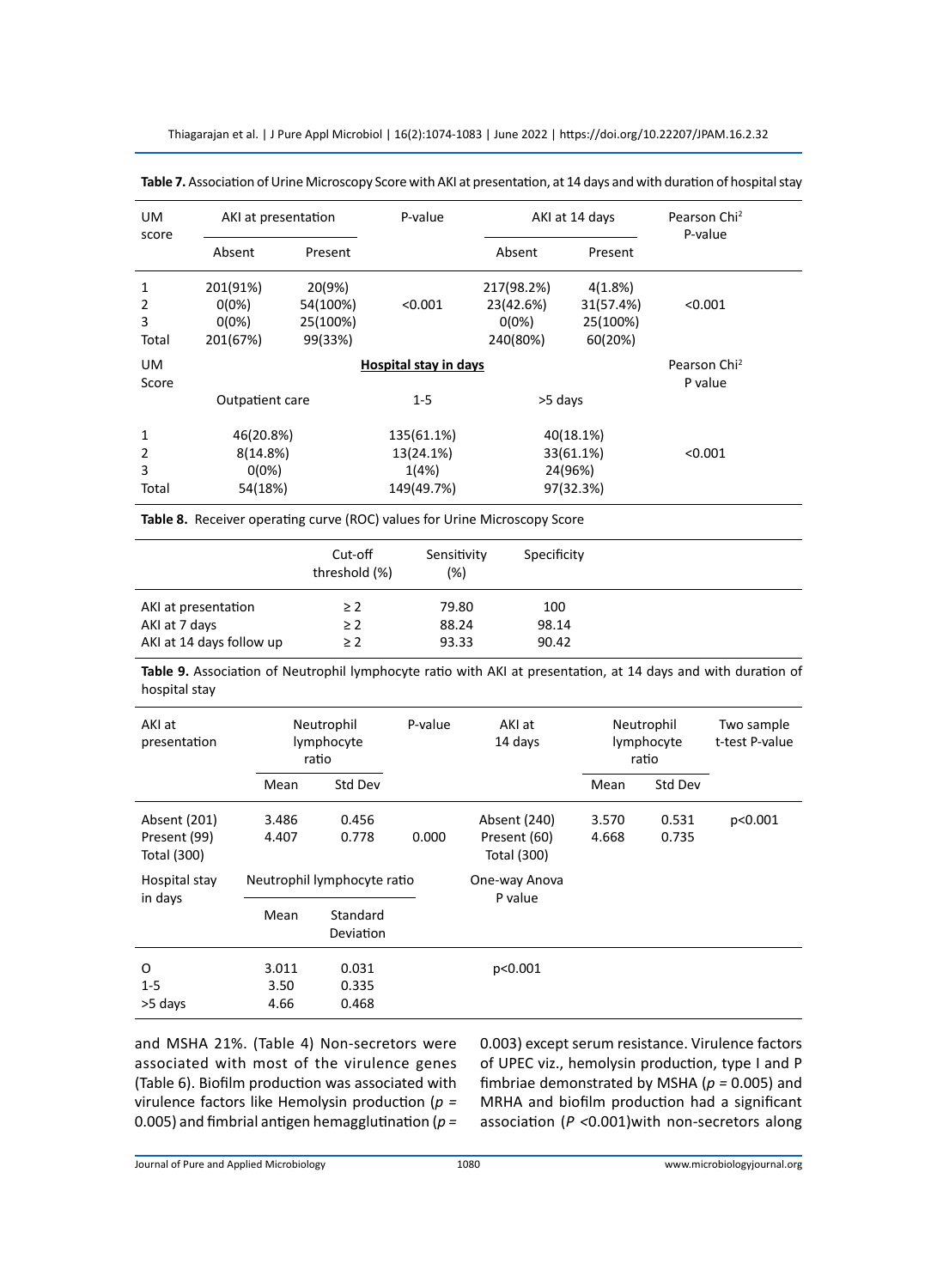| AKI                      | Cut-off threshold | Sensitivity(%) | Specificity(%) |
|--------------------------|-------------------|----------------|----------------|
| AKI at presentation      | 3.9               | 72.73          | 77.11          |
| AKI at 7 days            | 4                 | 77.65          | 77.67          |
| AKI at 14 days follow up | 4.3               | 78.33          | 88.33          |

**Table 10.** Receiver operating curve (ROC) values for neutrophil-lymphocyte ratio to predict AKI

with the presence of their corresponding genes. The only exception was the phenotypic expression of serum resistance, which did not correlate with non-secretors (*p =* 0.899) (Table 5).

UM score performed on the urine specimen at presentation, had a strong association with AKI at presentation and on the 14th day (*p <* 0.001). Similarly, UM score was useful in predicting patients with longer duration of hospital stay (Table 7). We found white blood casts (WBC casts) in UM in 68 patients (22.6%), but this had no correlation with AKI or the need for hospitalization.

NLR at presentation was useful in the identification of AKI at initial manifestation as well as on the 14<sup>th</sup> day and an increase in NLR was also significantly associated (*p <* 0.001) with a longer duration of hospital stay (Tables 9).

UM score and NLR were the parameters that predicted the AKI early and also assessed the severity of disease needing a longer duration of hospital stay. UM score of  $> 2$  had the best threshold for sensitivity and specificity to predict AKI at presentation as well as on follow-up in receiver operating curve (ROC). ROC curve highlighted increasing thresholds (Tables 8 and 10).

## **Discussion**

Upper UTI is a treatable cause of AKI and delays in diagnosis lead to renal parenchymal damage. Our intention is to identify simple diagnostic tools to predict AKI and involvement of renal parenchyma in UTI patients. UM score and NLR were useful in the identification of AKI and assessed the severity of disease needing hospitalization and predicted persistence of AKI.

Secretor status is studied as an independent predisposing factor in several diseases. Most of the studies have assessed the FUT2 gene polymorphisms associated with the expression of secretors.<sup>8,13</sup> However, there are limited studies using phenotypic methods for

the assessment of secretors. We used Pearson's Chi-square test for testing the hypothesis on the association of non-secretors with virulence factors of UPEC, as we could not find significant data in the literature on its association and the ensuing novelty. Even more, studies using the phenotypic method for assessment of secretor status were even rarer. We explored the association of virulence factors of UPEC by both phenotypic and genotypic methods. Our results were similar to that of Ziegler et al.,<sup>14</sup> and Stapleton et al.<sup>15</sup>

The presence of *iss* and *iutA* genes respectively play a part in the regulation of serum resistance and biofilm production among many other genes. There was a discordance in the statistical association with non-secretors between phenotypic expression of serum resistance, biofilm production with their corresponding *iss* and *iutA* genes. The presence of iss gene was significantly associated with non-secretors, while *iutA* gene was not. In addition, *csgA* gene, which was the most commonly found virulence gene in our study population of UPEC, did not correlate with nonsecretors.

NLR assessed from hemogram taken at the time of initial presentation was found to be significantly useful in identifying AKI at presentation as well as in predicting the persistence of AKI during follow-up. In addition, NLR was also significantly useful in identifying patients who needed hospitalization and longer duration of in-hospital stay. The ROC curve indicated a threshold of 3.9 for diagnosis of AKI at initial presentation while when the NLR was extrapolated to predict AKI at 7 and 14 days, the threshold levels increased to 4 and 4.3. These values are similar to the findings in our previous study.16

NLR is associated with a range of diseases from exogenous steroid administration to cancer and this is a major limitation in its utility as a diagnostic or prognostic tool. Our patients did not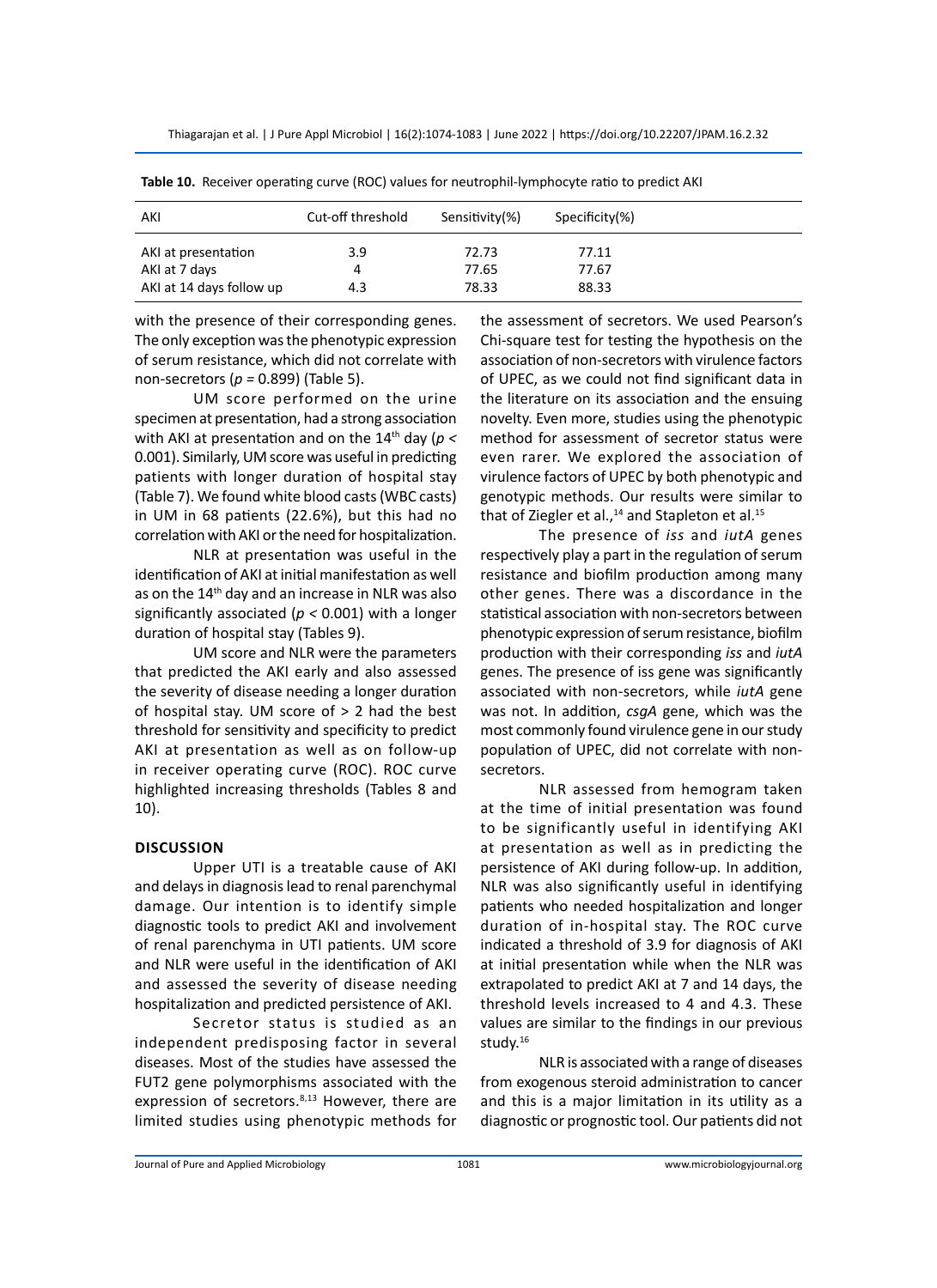have any known malignancy, HIV infection or sepsis based on clinical evaluation, baseline ultrasound abdomen and laboratory workup. However, it is not possible to exclude all possible causes of elevated NLR and this is a limitation. In view of the popular use of NLR as a superior biomarker of severity in a wide spectrum of diseases, we have used the two-sample t-test to study the association of AKI in our patients at different time intervals and one way ANOVA to study the utility of NLR at presentation to predict the duration of hospital stay. Receiver operating characteristic curve was used to assess the best threshold of biomarkers, UM score and NLR with the best possible sensitivity and specificity in predicting AKI.

UM score >2 was found to be significantly useful in the identification of AKI at presentation as well as in the extrapolation to predict AKI during follow-up. In addition, this score was found to be significantly useful in identifying the need for as well as for the duration of hospitalization (*p <* 0.000). These findings were similar to that of Perazella et al.,<sup>17</sup> and Kana et al.<sup>16</sup>

None of the virulence factors were associated with the presence of AKI nor was there any association with the need for hospitalization or duration of admission. Our findings did not correlate with that of Wang et al. $18$ 

We found the association of virulence factors of UPEC with non-secretors (*p <* 0.000). This finding needs to be explored in a larger subset of patients with a longer duration of follow-up.

We attribute the elevated UM score due to acute tubular necrosis (ATN) in upper UTI. The pre-renal cause was not evaluated as patients with hypotension, liver disease and cardiac failure were excluded in our study. Fractional excretion of sodium (FeNA) was not assessed due to its limitations in the distinction of pre-renal from the renal cause of AKI.

To conclude, UM score and NLR are potentially useful biomarkers in identifying and predicting AKI as well as hospitalization in patients with upper UTI due to UPEC. Diabetics and nonsecretors are found to be associated with AKI as well as the need and duration of hospitalization in this subset.

## **Acknowledgments**

The authors would like to thank Dr. V. Radhika, Head of the Department of Pathology, Indira Gandhi Government General Hospital and Postgraduate Institute (IGGGH & PGI) for help in the study of blood group secretor status, haemogram and peripheral smear study in our study participants. The contribution of technical staff in the Department of Microbiology at IGGGH and PGI, Ms. N. Mohana and Ms. V. Mahalakshmi, is respectfully acknowledged for sincerely contributing in the preparation and maintenance of bacterial culture for the study.

# **Conflict Of Interest**

The authors declare that there is no conflict of interest.

# **AuthorS' Contribution**

All authors listed have made a substantial, direct and intellectual contribution to the work, and approved it for publication.

# **Funding**

None

# **Data Availability**

The datasets generated during and analysed during the current study are available from the corresponding author on reasonable request.

## **EthicS STATEMENT**

This study was approved by the Institutional Ethics Committee, Indira Gandhi Government General Hospital and Postgraduate Institute, Puducherry vide Ref. No. GHEC/2016 dated 23rd December 2016.

## **Informed Consent**

Written informed consent was obtained from the participants before enrolling in the study.

## **References**

1. Kidney Disease: Improving Global Outcomes (KDIGO) Acute Kidney Injury Work Group. KDIGO Clinical Practice Guideline for Acute Kidney Injury. *Kidney inter*. Suppl. 2012;2:1-138. https;//kdigo.org/wp-content/ uploads/2016/10/KDIGO-2012-AKI-Guideline-English. pdf